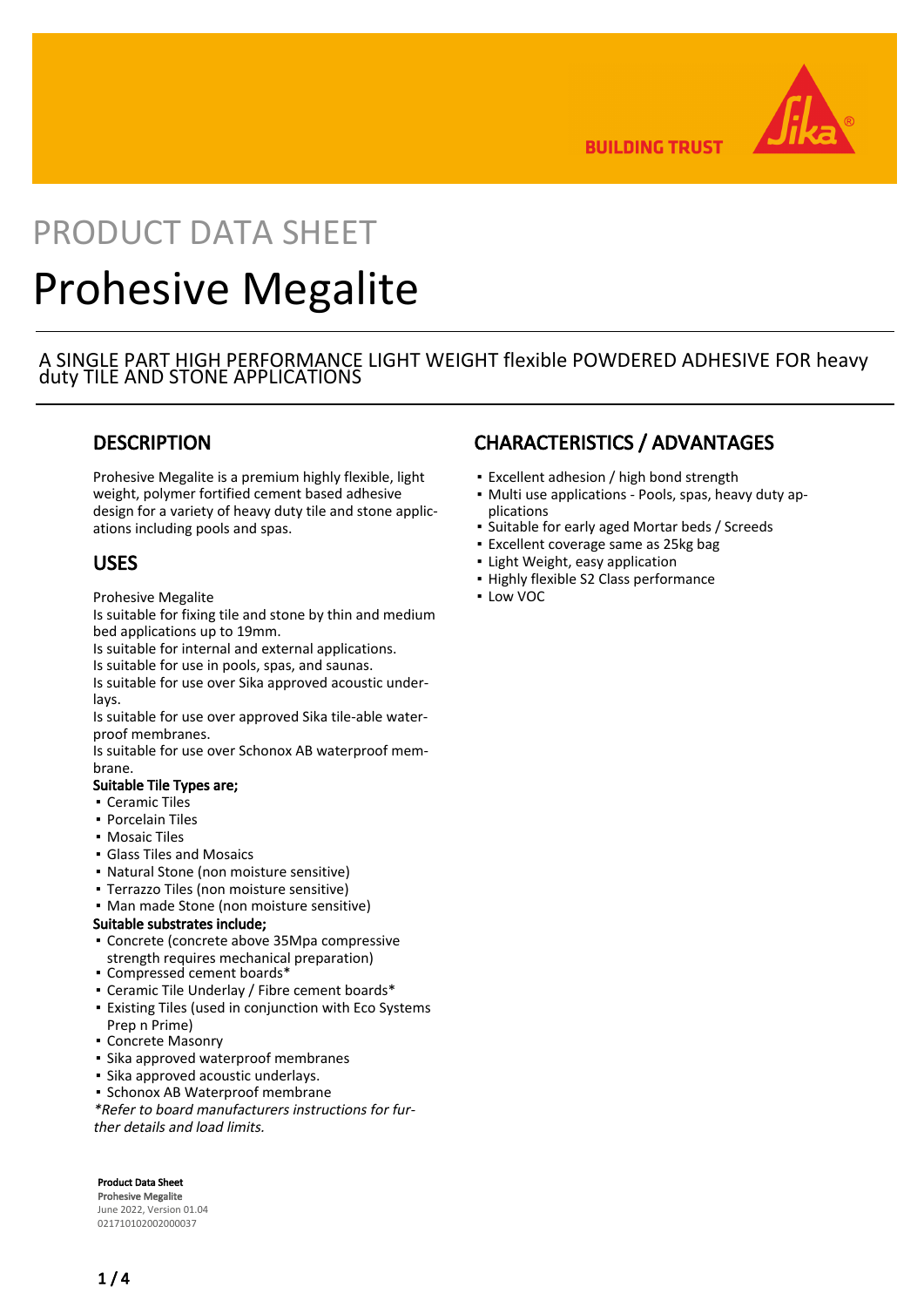# PRODUCT INFORMATION

| Packaging                     |                                                                                                             |                             |                    |              |  |
|-------------------------------|-------------------------------------------------------------------------------------------------------------|-----------------------------|--------------------|--------------|--|
|                               | 13.5kg Bags / 64 Bags per Pallet                                                                            |                             |                    |              |  |
| <b>Shelf life</b>             | 12 Months from date of manufacture.                                                                         |                             |                    |              |  |
| <b>Storage conditions</b>     | Store off ground in dry cool conditions for maximum shelf life (high humid-<br>ity will reduce shelf life). |                             |                    |              |  |
| Appearance and colour         | White powder                                                                                                |                             |                    |              |  |
| <b>TECHNICAL INFORMATION</b>  |                                                                                                             |                             |                    |              |  |
| <b>Transverse deformation</b> | $\geq$ 2.5mm <5mm                                                                                           |                             |                    |              |  |
| Tensile adhesion strength     | エヘヘキ                                                                                                        | $D_{\text{2}}$ $\sim$ $1 +$ | <b>Doguiromont</b> | AS ISO 12007 |  |

| Tensile adhesion strength | Test<br>Initial tensile<br>After water<br>After heat | Result<br>$\geq$ 1.5 N/mm <sup>2</sup><br>$\geq$ 1.3 N/mm <sup>2</sup><br>$\geq$ 1.5 N/mm | Requirement<br>$\geq$ 1 N/mm <sup>2</sup><br>$\geq$ 1 N/mm <sup>2</sup><br>$\geq$ 1 N/mm <sup>2</sup> | AS ISO 13007 |                 |               |  |  |  |
|---------------------------|------------------------------------------------------|-------------------------------------------------------------------------------------------|-------------------------------------------------------------------------------------------------------|--------------|-----------------|---------------|--|--|--|
|                           |                                                      |                                                                                           |                                                                                                       |              | Slip resistance | $\leq 0.5$ mm |  |  |  |

## APPLICATION INFORMATION

| Mixing ratio                  |                                                                                                                                                                      | 5 - 5.5 Litres of water per 13.5kg bag |  |  |
|-------------------------------|----------------------------------------------------------------------------------------------------------------------------------------------------------------------|----------------------------------------|--|--|
| Consumption                   | Notched trowel size                                                                                                                                                  | Approx coverage per bag                |  |  |
|                               | 6mm Notched trowel                                                                                                                                                   | 11m2                                   |  |  |
|                               | 10mm Notched Trowel                                                                                                                                                  | 6m2                                    |  |  |
| Layer thickness               | 3mm - 19mm Thickness.                                                                                                                                                |                                        |  |  |
| Ambient air temperature       | $+5^{\circ}$ C Min / $+35^{\circ}$ C Max                                                                                                                             |                                        |  |  |
| Substrate temperature         | $+5^{\circ}$ C Min / $+35^{\circ}$ C Max                                                                                                                             |                                        |  |  |
| <b>Pot Life</b>               | 3 hours at 23°C & 50% RH                                                                                                                                             |                                        |  |  |
| <b>Open Time</b>              | 30 Minutes at 23°C & 50% RH                                                                                                                                          |                                        |  |  |
| Adjustability time            | 50 - 60 minutes dependant on substrate & environment.                                                                                                                |                                        |  |  |
| Applied product ready for use | <b>USE</b>                                                                                                                                                           | <b>WAITING TIME</b>                    |  |  |
|                               | Grouting of walls                                                                                                                                                    | 8-10 hours                             |  |  |
|                               | Grouting of floors                                                                                                                                                   | 20-24 hours                            |  |  |
|                               | Filling with water                                                                                                                                                   | 21 Days                                |  |  |
|                               | Full traffic / Use                                                                                                                                                   | 7 Days                                 |  |  |
|                               | Values determined at laboratory conditions: $23^{\circ}$ C ± 2 $^{\circ}$ C, RH 50% ± 5%.<br>Higher temperatures will reduce waiting times and lower increase times. |                                        |  |  |



**BUILDING TRUST**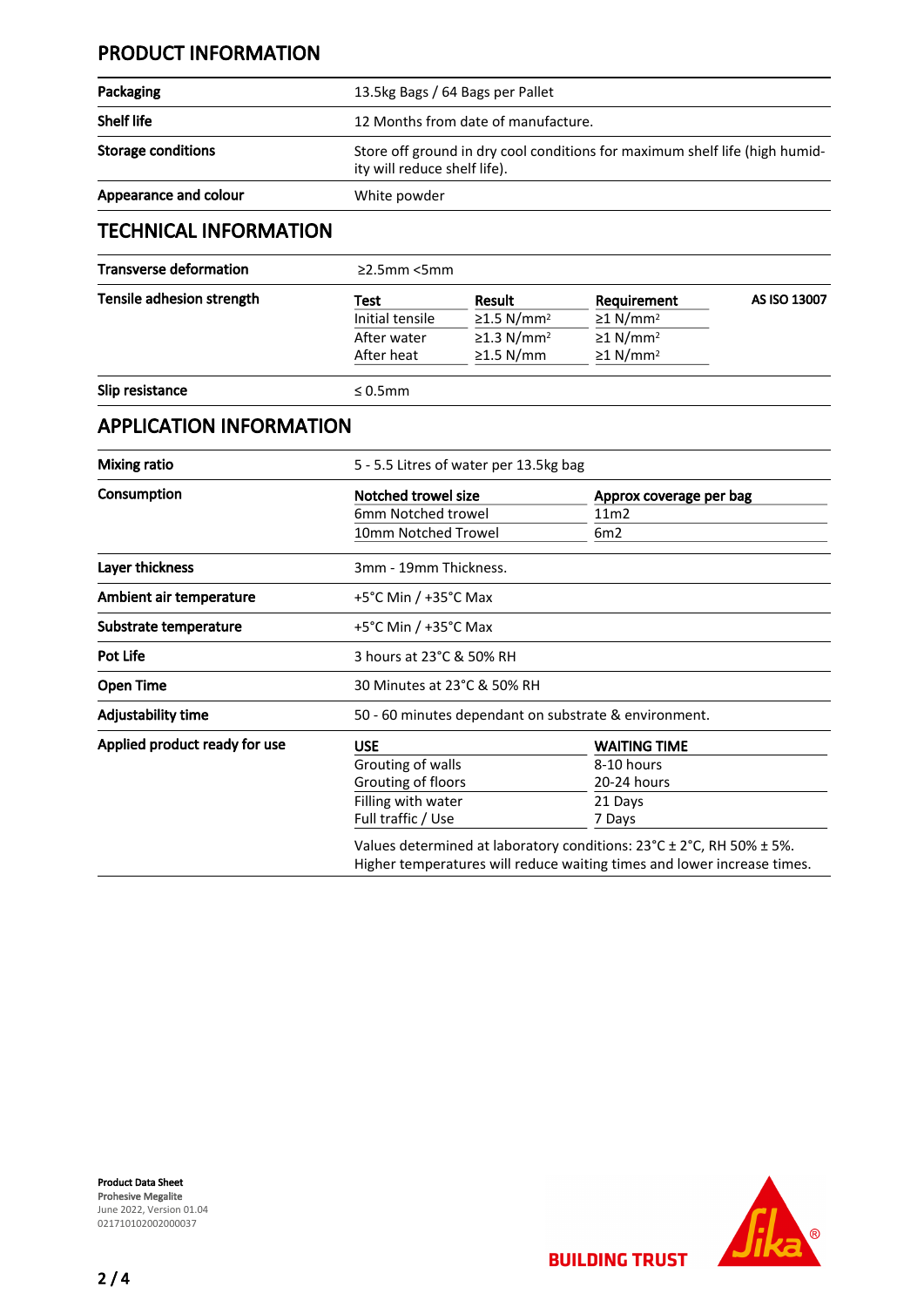# BASIS OF PRODUCT DATA

All technical data stated in this Product Data Sheet are based on laboratory tests. Actual measured data may vary due to circumstances beyond our control.

# IMPORTANT CONSIDERATIONS

- **Prohesive Megalite cannot be used directly over** tongue n groove timber flooring, particle board, plywood, medium density fibre board, or Masonite.
- **Prohesive Megalite is not suitable for fixing moisture** sensitive tile or stone.
- **Prohesive Megalite cannot be used over solvent** based polyurethane waterproof membranes.
- Mechanical fixing techniques are required when fix-▪ ing externally at heights above 2.7 meters high.
- The performance of cement based adhesive will be compromised when tiling in temperatures below 5°C and above 35°C.
- **Efflorescence is beyond the control of the manufac**turer due to external influences beyond our control.
- Contact Sika for advice if further information is re-▪ quired.

# ECOLOGY, HEALTH AND SAFETY

For information and advice on the safe handling, storage and disposal of chemical products, users shall refer to the most recent Safety Data Sheet (SDS) containing physical, ecological, toxicological and other safety related data.

# APPLICATION INSTRUCTIONS

### SUBSTRATE QUALITY / PRE-TREATMENT

• Substrate deflection, all substrates under loads must not exceed of L/360 for tiles and L/450 for stone applications.

• Substrates must be properly cured, structurally sound, free from loose or friable particles, clean, dry and free from contaminates such as dust, dirt, oil, grease, curing compounds, laitance or efflorescence.

• Dependant on the substrate condition and contamination to be removed from the surface, perform adequate preparation techniques such as water blasting, scarification, or blast cleaning in order to remove all traces of any materials that could reduce the products adhesion to the substrate.

• Any small defects in surface variations in level, profile or around exposed aggregates for example, can be prefilled and levelled with an additional layer of Prohesive Megalite to a maximum thickness of 19mm, applied at least 24 hours prior to tiles being laid. for larger areas of surface correction use appropriate Sika MonoTop® or Sikafloor® level range should be used. Cracks in substrates must be identified and sealed / treated appropriately.

• For tiling wet areas, a suitable Sika approved waterproof membrane should be used prior to tiling.

### SUBSTRATE DEFLECTION

Substrate deflection under loads must not exceed L/360 for tiles and L/450 for stone.

CONCRETE FLOORS: Early age concrete must be a min-

imum 10 days old. Concrete shall be left with open surface - steel trowel finishes are generally acceptable if they display the "moderate water absorbed" in the substrate test. Wood float and broom finishes are preferred where possible. All traces of curing compounds, sealers, release agents, coatings, dust, dirt, oil, and any other contaminate that may inhibit the adhesion must be removed prior to tiling. Concrete must accept water and be free from Laitence.

CEMENT MORTAR BEDS / SCREEDS: Must be installed as per AS ISO 3958.1-2007. Prohesive Megalitecan be used over early aged mortar beds / screeds. Screeds must be 24 hours old per 25mm of thickness.

SHEETED SUBSTRATES: All boards / underlays must be installed as per manufacturer's instructions and specifically designed for tiling.

### PRIMING:

Porous Substrates: Eco prime WB\* Non Porous Substrates: Eco Prep N Prime\* \*Refer to primer datasheets for additional information.

### MIXING

Pour cool fresh water into a clean mixing container before slowly adding the adhesive powder. Mix with a slow speed drill (≈500rpm) for approximately 2-3 minutes to achieve a smooth lump free homogenous lump free mixture. Allow the mixture to Stand for 5 minutes, then re-stir for an additional 2 minutes without adding any additional water.

Restirring the mixture may be necessary during the potlife.

### APPLICATION

Tiles shall be fixed in accordance with AS3958.1-2007. Ensure the backs of the tiles are clean and free from dust and contaminates.

Apply the adhesive to the substrate with the appropriately sized trowel to achieve coverage requirement on both substrate and the back of the tile. Tiles may require "back-buttering" to achieve maximum coverage requirements.

Apply the adhesive with the notched trowel in a single direction. While pressing the Tile into the wet adhesive, break the ridges with the tile to fully bed the tile into the adhesive.

It is advisable to periodically check the back of the tiles to ensure adequate adhesive coverage is achieved in accordance with Australian Standards.

Only apply as much adhesive that can be covered by the tiles prior the adhesive skinning. If skinning occurs prior to placement of tiles remove and replace. Remove any excess adhesive from the face of the tiles with a damp sponge and ensure grout joints are clean and free from excess adhesive and uniform depth. Movement, Expansion, and Control joints must be installed as per AS ISO 3958.1-2007.

For tile over tile applications use Eco Systems Prep n Prime. Ensure existing tiles are soundly fixed and free from defect. Gloss finished or polished tiles need mechanical preparation prior to priming with Eco Systems Prep n Prime.

Product Data Sheet Prohesive Megalite June 2022, Version 01.04 021710102002000037



**BUILDING TRUST**